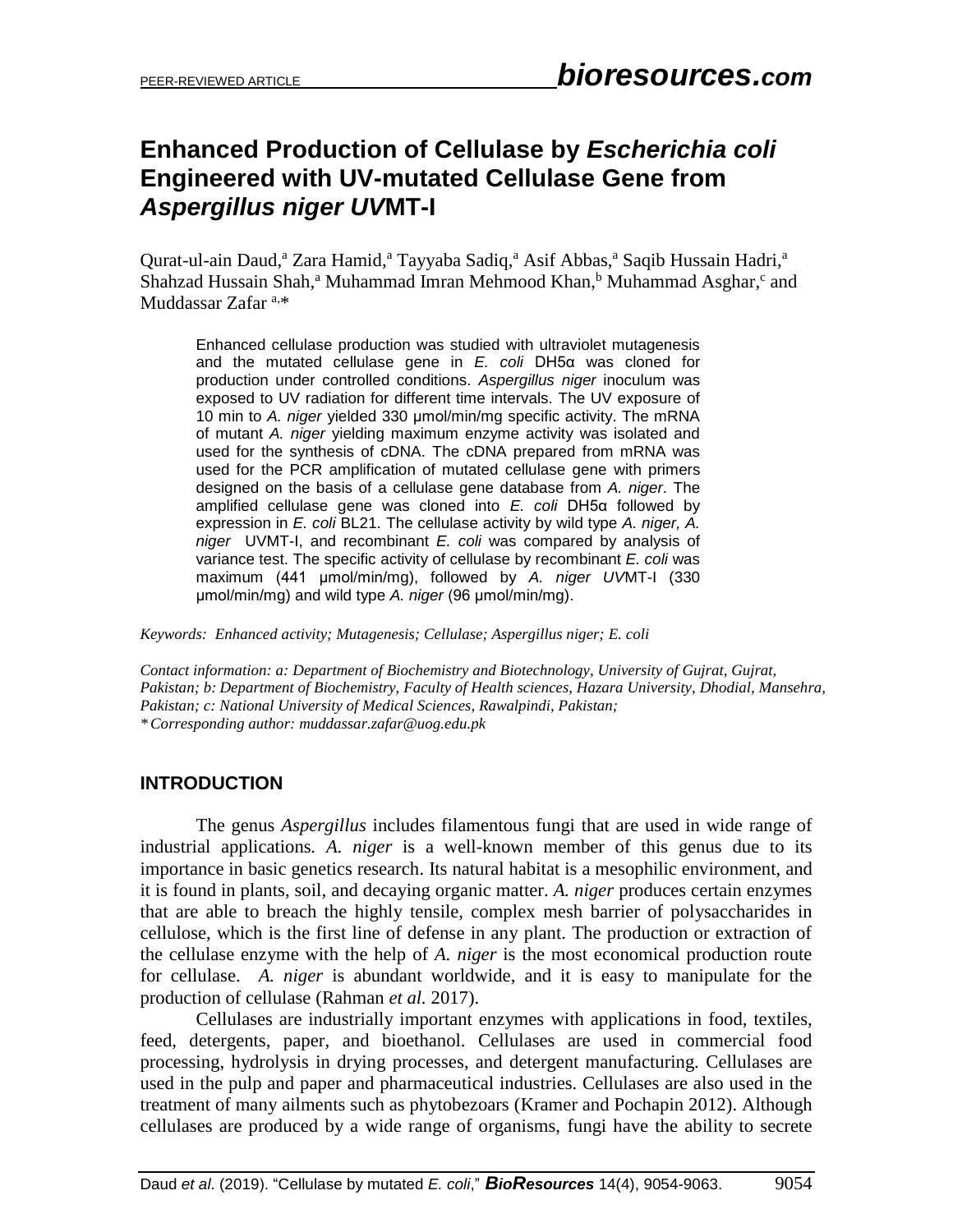extracellular cellulase. Because cellulases remove anti-nutritional factors from feed, they are used also in animal feed manufacturing (Singhania *et al*. 2010).

The production costs of cellulase enzymes have become increasingly difficult. Cellulase production would be more efficient if it were produced in bulk (Saini *et al.* 2015). Therefore, there is a well-established need for the improvement of production and activity of the cellulase enzyme. This can be performed using the rudimentary approach of introducing a mutation in the desired species, *i.e.*, *A. niger* (Stein *et al*. 1989). This approach is known as random mutation, and it includes physical and chemical mutation. Treatment of *A. niger* with UV irradiation using different values of parameters such as time period and distance has been done by researchers, and cellulolytic activities have been enhanced (Van *et al.* 2011; Nahideh *et al.* 2017).

The physical mutation involves UV exposure. The UV rays generate oxidative mutations in the genetic material of *A. niger* (Yamada *et al*. 2017). In the present study, the activity of cellulase from an indigenous strain of *A. niger* has been enhanced through UV mutation.

### **EXPERIMENTAL**

#### **Maintenance of** *A. niger*

An indigenous strain of *Aspergillus niger* (Industrial Biotechnology Lab, Department of Biochemistry and Biotechnology, University of Gujrat, Pakistan) was grown on sporulation medium having 2% glucose, 2% agar, 0.05% magnesium sulphate, 0.05% calcium chloride, 0.02% ammonium sulphate, and 0.02% potassium hydrogen phosphate. The pH of the media was maintained at 5. The slants of *A. niger* were incubated at 33  $\degree$ C for 6 days and then stored at 4  $\degree$ C in the form of STAB cultures and at -80 °C in the form of glycerol stock (Hadri *et al.* 2018, 2019).

#### **Ultraviolet Mutagenesis**

Ultraviolet mutagenesis was performed as previously described (Ramzan and Mehmood 2009; Rajeshkumar and Ilyas 2011) with slight modifications. A spore suspension was prepared in Vogel's media  $(0.5\%$  trisodium citrate,  $0.5\%$  KH<sub>2</sub>PO<sub>4</sub>,  $0.2\%$  $NH_4NO_3$ , 0.4%  $(NH_4)_2SO_4$ , 0.02%  $MgSO_4$ , 0.1% peptone, and 0.2% yeast extract). One mL of spore suspension was transferred into three sterilized empty Petri plates. The culture was exposed to a UV crosslinker that emitted  $0.1$  J/cm<sup>2</sup> radiation, and a distance of 15 cm was maintained from the lamp (Yamada *et al*. 2017). The UV treatment was performed for 20, 40, or 60 min. The treated cultures were transferred into inoculum medium (2% glucose, 2% carboxymethyl cellulose, 0.1% sorbose, 0.1% polyoxyethylene octyl phenyl ether (Triton X-100), 0.05% MgSO<sub>4</sub>, 0.05% CaCl<sub>2</sub>, 0.02% (NH<sub>4</sub>)<sub>2</sub>SO<sub>4</sub>, and 0.02% KH2PO4) (Tolonen *et al.* 2015). Four flasks of inoculum media were prepared, one as control that was not exposed to the UV radiation. The other three flasks were exposed to UV radiation and incubated for 6 days at 33 °C.

#### **Enzyme Assay**

The enzyme activity was determined following the method of Zhang *et al.* (2013). The cellulase activity was estimated by measuring the amount of reducing sugar secreted during the hydrolysis of carboxymethylcellulose (CMC). Five hundred microliters of CMC solution were added to 0.5 mL of crude extract. The mixture was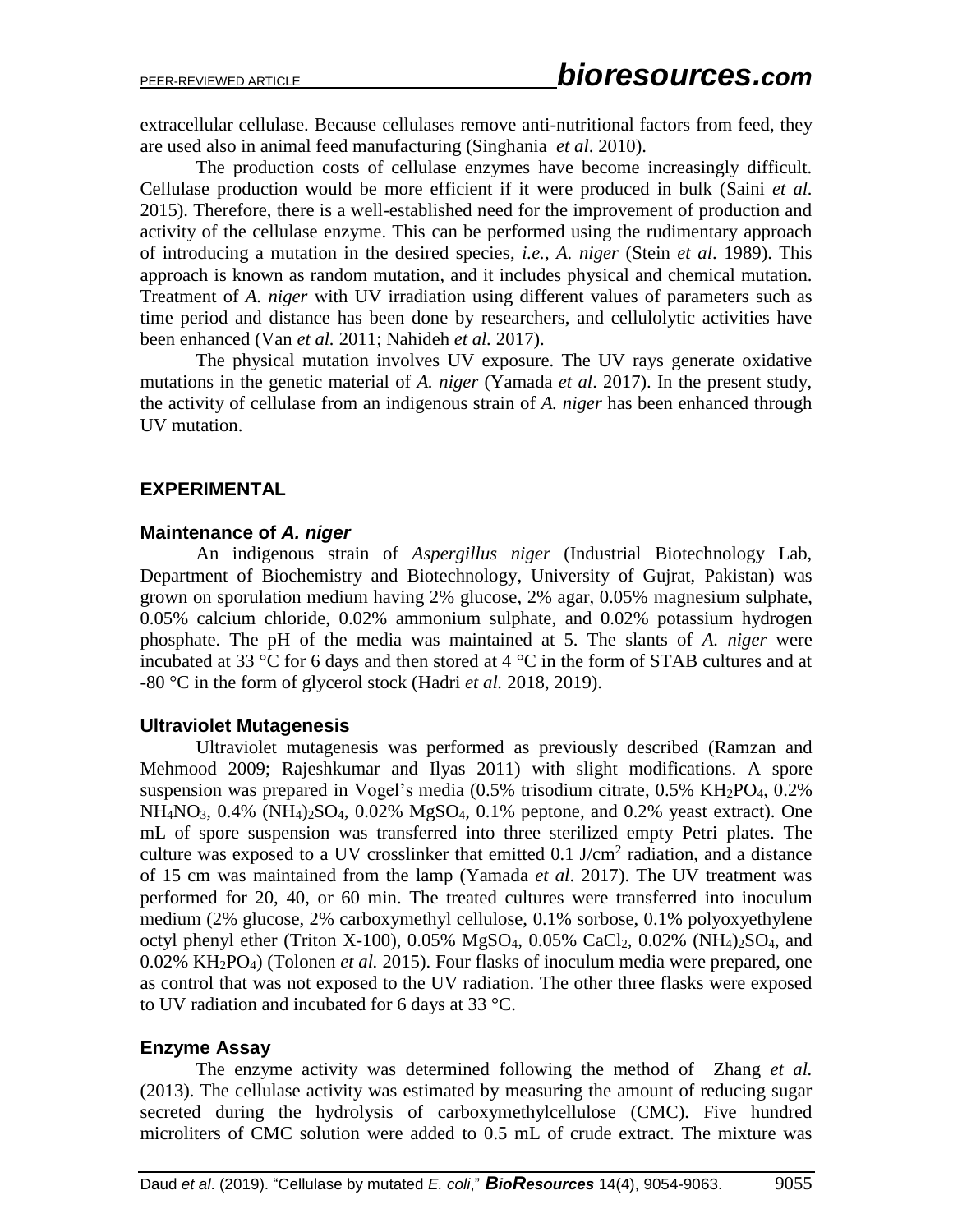incubated for 30 min at 45 °C. After incubation, 3 mL of dinitrosalicyclic acid (DNS) reagent was added to reaction mixture and boiled for 5 min. Twenty mL of distilled water were added, and the optical density was observed at 540 nm. One unit of enzyme activity was defined as the amount of enzyme that released 1 umole of reducing sugar as glucose per min under standard assay conditions. The *A. niger* mutant yielding maximum cellulase activity was selected for cloning.

# **Cloning of Mutant Cellulase Gene in** *pTZ***57R/T**

#### *RNA extraction*

Total fungal RNA was extracted using a commercially available kit (PureLink™® RNA Mini Kit, Invitrogen, Carlsbad, CA, USA). The extraction of RNA was confirmed by 0.8% agarose gel electrophoresis.

### *Synthesis of cDNA and PCR amplification of the mutant cellulase gene*

The extracted total RNA of *A. niger* was converted into complementary DNA (cDNA) using a commercially available kit (Revert Aid First Strand cDNA Synthesis Kit, Thermo Scientific, Waltham, MA, USA). Forward (CAT ATG CAT CTA GGC AAC AGC TTG AGT TTG) and reverse primers (GGA TCC CTA CCC CAG ACT CGC) were designed with the help of the "Primer Premier 6.10" on the basis of the sequence of the cellulase gene of *Aspergillus niger* available at the NCBI website.

Template cDNA and respective primers were added in the master mixture, and the final reaction mixture was prepared up to  $25 \mu L$  per tube. Thermo-cycling conditions included an initial denaturation step at 95 °C for 5 min, followed by 30 cycles of denaturation at 95 °C for 1 min, annealing at 60 °C for 30 seconds, and extension at 72 °C for 2 min, and a final extension temperature of 72 °C for 5 min. A Qiagen gel extraction kit (Nottingham, England) was used to purify the amplified cellulase gene from the agarose gel after electrophoresis. The purified sample was stored at -20 °C.

# *Ligation of mutant cellulase gene*

The purified cellulase gene was ligated into the pTZ57R/T (Waltham, MA, USA) cloning vector in buffer and DNA ligase. The ligation mixture was incubated at 22 ºC overnight.

#### *Transformation of E. coli* DH5α with *pTZ57R/T* cloning vector

The heat shock method was used to transform *E. coli* DH5 α with cloned vector (Mancuso *et al.* 2002). DH5α competent cells with 5 μL ligated DNA mixture were incubated for 30 min on ice and subjected to heat shock at 42 °C for 2 min. Cells were again transferred on ice for 2 min. IPTG-XGAL-LB-agar-ampicillin plates were used to spread ligated mixture, and plates were incubated overnight at 37 °C.

# *Screening of positive transformants*

The blue/white screening method was used to screen the mutant colonies. The positive transformants were selected and re-plated on the plates of IPTG-XGAL-LBagar-ampicillin (Zafar *et al*. 2014).

# *Plasmid DNA isolation (Mini-prep)*

LB-ampicillin medium (5 mL) was inoculated with colonies and incubated at 37 ºC overnight with shaking. Approximately 1.5 mL of culture was centrifuged, and the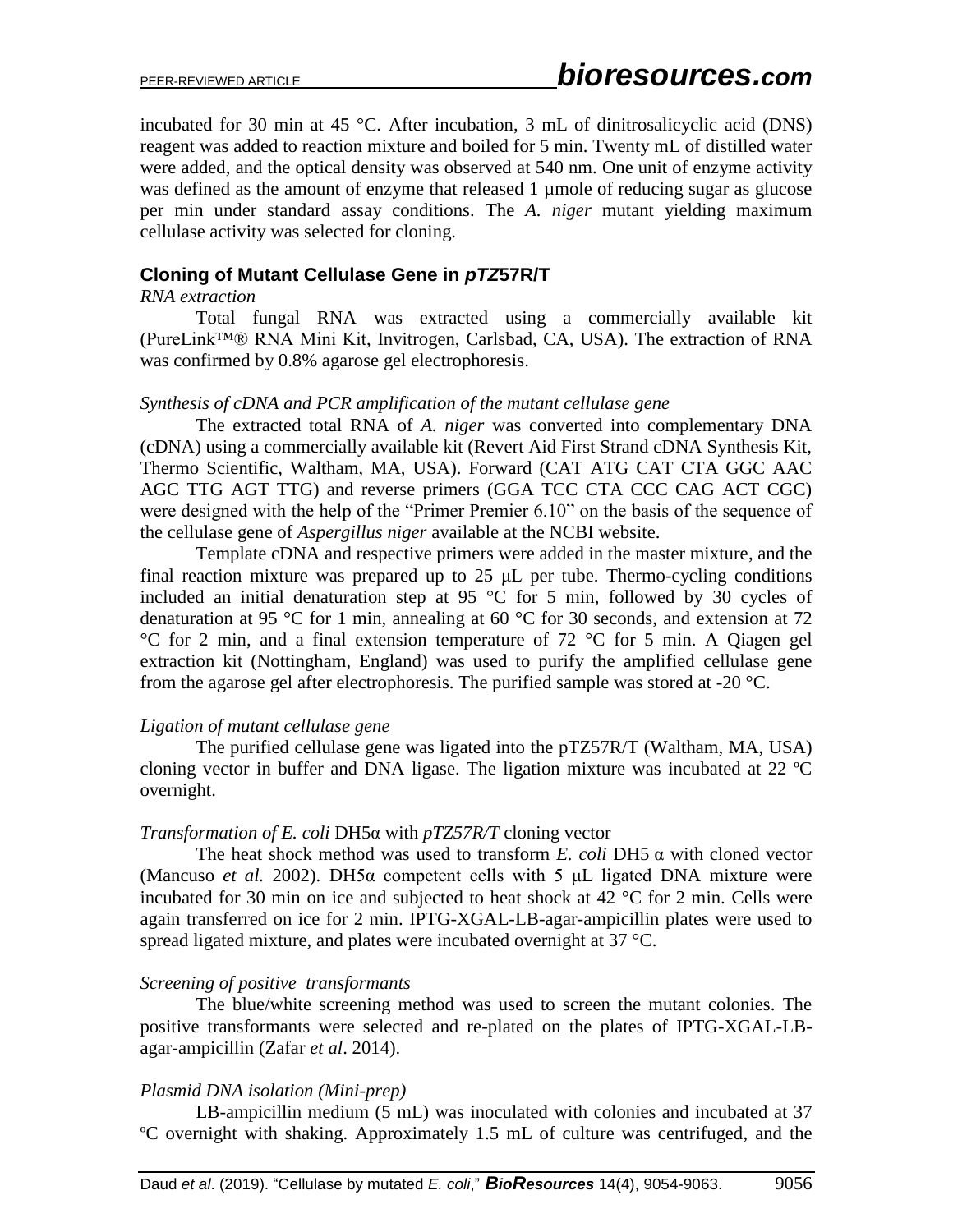pellet was resuspended in 100 μL an ice-cold GTE solution (50 mM glucose; 25 Mm Tris Cl; 10 mM EDTA, pH 8). Next, 200  $\mu$ L of a chilled 3 M potassium acetate (pH 4.8) was added; the sample was vortexed for 2 sec and placed on ice for 5 min. The plasmid DNA was precipitated by phenol/chloroform extraction and resuspended in Tris EDTA buffer (pH 8). The miniprep plasmid DNA was visualized on 0.8 % agarose gel.

### *Restriction analysis of cloning vector*

pTZ57R/T plasmid was digested with *NdeI* and *EcoRI* using appropriate buffer (Fermentas, Waltham, MA, USA) to confirm the presence of the cloned cellulase gene. The reaction was carried out at 37 °C for 1 h. The result of digestion was observed on 0.8% agarose gel electrophoresis.

### *Transformation of E. coli BL21 with Cell gene*

*E.coli* BL21 strain was transformed with cloned *Cell* gene through *pET22b(+)* expression vector and specific activity of secreted cellulase from recombinant *E.coli* was noted.

### **Comparison of Cellulase Production**

After purification of enzyme through ammonium sulphate precipitation, dialysis and gel filtration chromatography, the production and specific activity of cellulase exhibited by wild type *A. niger*, *A. niger UV*MT-I, and recombinant *E. coli* was compared by the statistical analysis using analysis of variance (ANOVA). The highest activity was found through Duncan's multiple range test (DMRT).

# **RESULTS AND DISSCUSSION**

# **UV Mutagenesis of** *A. niger*

Three samples of *A. niger* spore suspension were exposed to the UV radiation for 10, 20, and 40 min. The spore killing rate was 90% in the sample exposed to the UV radiations for 40 min because it showed unclear mycelium growth after inoculation. The spore suspension exposed to the UV radiation for 20 min showed very thin mycelium growth after incubation of liquid inoculum culture, indicating a 70% spore killing rate. However, the spore suspension exposed to the UV radiation for 10 min showed a clear and thick mycelium growth. Hence, the survival rate of colonies was maximum in culture exposed for 10 min to UV radiation.

#### *Cellulase activity after UV mutagenesis*

The cellulase assay was performed using CMC as substrate, releasing glucose as a by-product. The absorbance of glucose was noted at 540 nm. The native (control) culture of *A. niger* that was not exposed to UV radiation exhibited 96 μmol/min/mg of enzyme specific activity (Fig. 1). The samples exposed to UV for 10 min exhibited the maximum activity (330 μmol/min/mg). The enzyme activity of the samples exposed for 20 min and 40 min exhibited enzyme activities of 60.7 and 37 μmol/min/mg, respectively. The comparison of cellulase activity after UV mutagenesis is shown in Fig. 1. Chand *et al.* (2005) reported progressive step-by-step treatment of UV at time intervals of 5, 10, 15, 20, 25, and 30 min on various fungal spores, which showed 1.9- and 2.1-fold enhanced cellulase activity.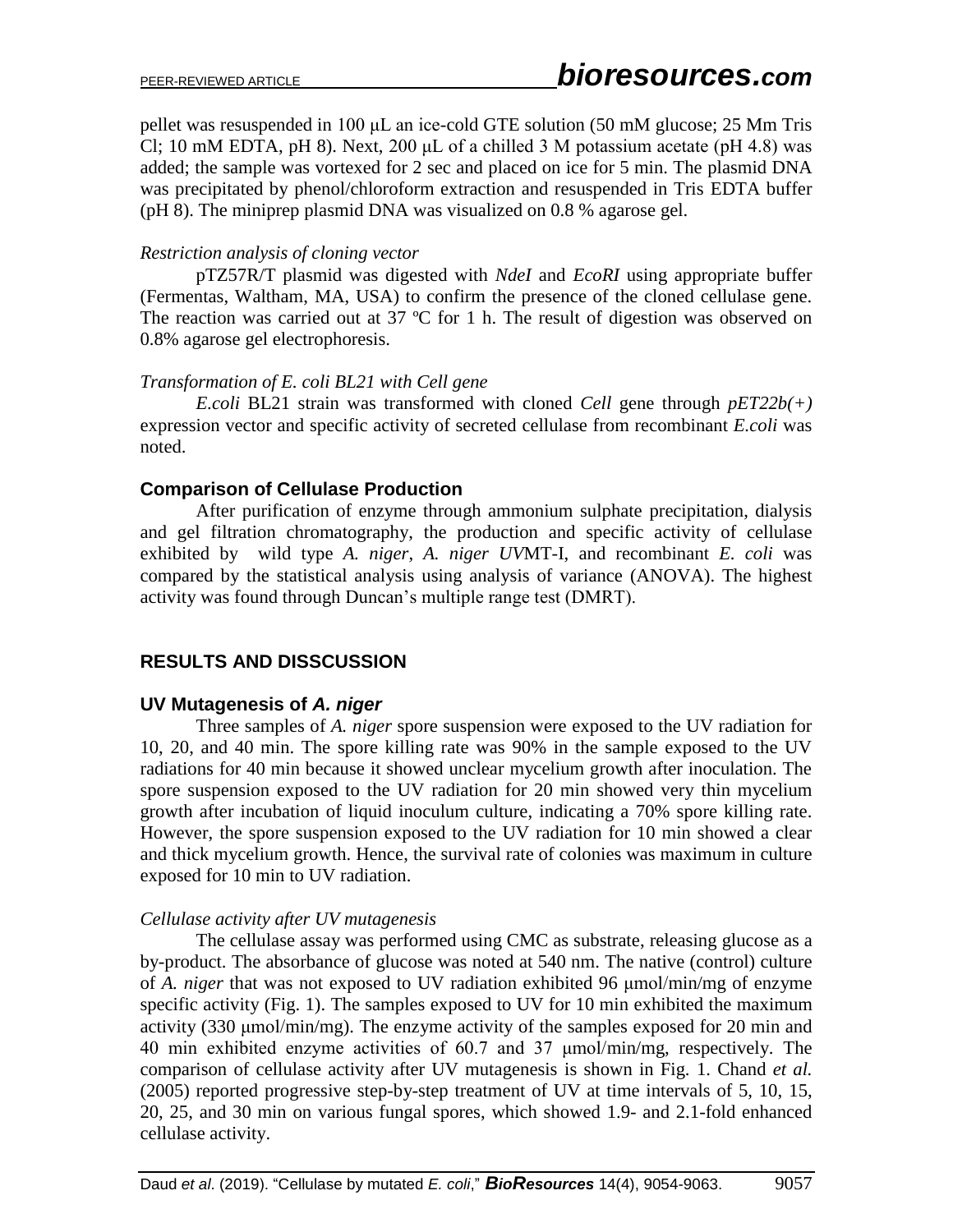

**Fig. 1.** Comparison of cellulase production after UV mutagenesis of *A. niger*. The UV treatment for 10 min yielded maximum cellulase production.

# **RNA Extraction**

The culture showing maximum activity after combined treatment was selected for RNA extraction. As compared to the kit method, manual extraction of RNA using Trizol reagent yielded a better concentration of mRNA. Total fungal RNA was visualized on a 0.8% agarose gel under UV light as shown in Fig. 2.



**Fig. 2.** Agarose gel electrophoresis of total RNA of *A. niger UV*MT-I using Trizol Reagent with liquid nitrogen (lanes 1-3). M: 1 kb DNA Ladder (Fermentas)

#### **Amplification and Cloning of Mutated Cellulase Gene**

The amplified cellulase gene was approximately 1000 bp in length (Fig. 3). The gene was purified and sequenced commercially. After ligation and transformation, white colonies were positive transformants in which the mutant cellulase gene was successfully transformed (Fig. 4). Plasmid DNA was purified from the positive transformants.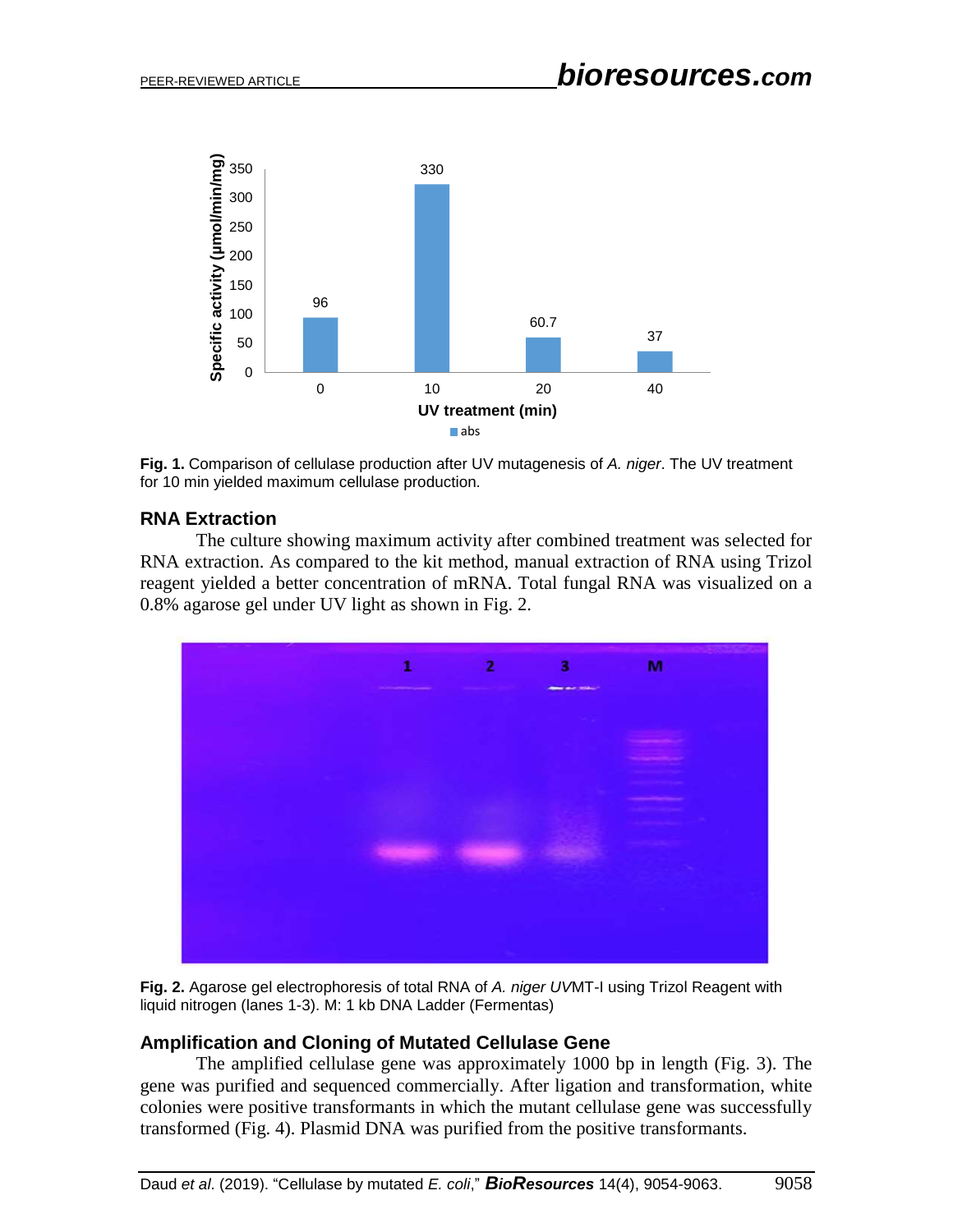

**Fig. 3.** Agarose gel electrophoresis of amplification of cellulase gene from *A. niger* mutant



**Fig. 4.** Blue/White Screening of positive transformants

The purified pTZ57R/T cloning vector was digested with the *NdeI* and *EcoRI* restriction enzymes. The products are shown in Fig. 5. The 2.8 kb band represented the vector, and the 1 kb band was the mutant cellulase gene.

The size of cellulase gene from mutant *A. niger* in this study was 1000 bp. Rungrattanakasin *et al.* (2018) amplified a mutant endoglucanase gene from *A. fumigatus*, and their amplified product was 1383 bp in length, resulting in a polypeptide of 460 amino acid. Dashtban *et al.* (2009) produced thermostable β-glucosidase gene from fungus *Periconia sp*. An alkaline protease gene of 747 bp from *A. niger* was reported by Kerrien *et al.* (2011).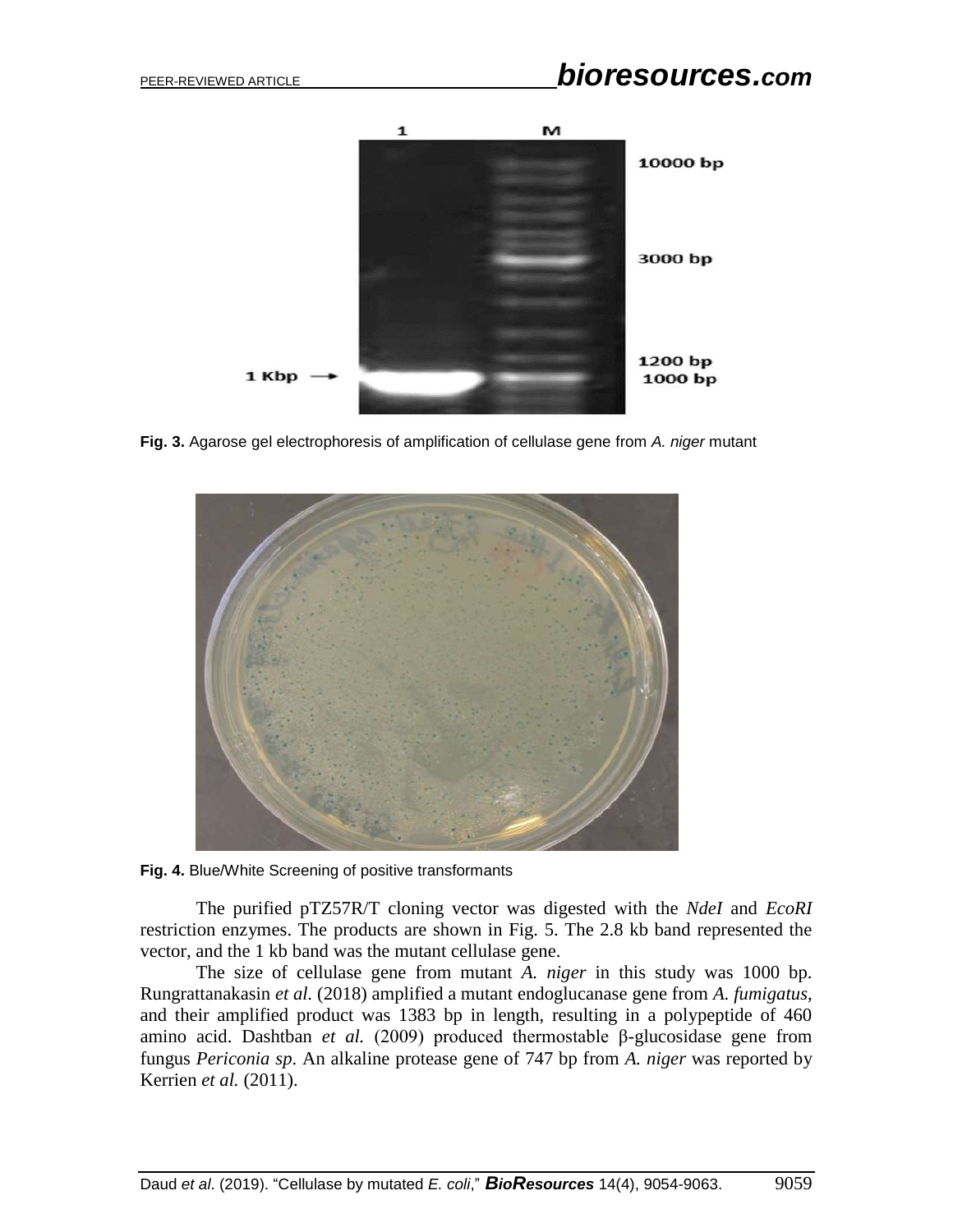

**Fig. 5.** Agarose Gel Electrophoresis of Restriction Digest

#### **Comparison of Cellulase Production**

Statistical analysis through ANOVA gave  $p < 0.01$ , indicating a highly significant difference in the production of cellulase by the wild type *A. niger*, *A. niger UV*MT-I, and recombinant *E. coli*. DMRT further confirmed that specific activity of cellulase by recombinant *E. coli* was the highest (441 μmol/min/mg), followed by the *A. niger UV*MT-I (330 μmol/min/mg) and the wild type *A. niger* (96 μmol/min/mg)*.* Figure 6 shows the cellulase production by the three strains, showing the highest cellulase activity by the recombinant *E. coli*. Gao *et al.* (2015) also engineered a recombinant cellulase utilizing *E. coli* on the basis of heterologous cellulase secretion system. This recombinant was capable to produce biofuels and biochemicals directly from cellulose. Similarly, Said *et al.* (2017) observed doubled cellulase activity from recombinant *E.coli* as compared to wild type. In accordance with our findings, Dennis et al. (2017) also observed that enzyme activity of recombinant cellobiohydrolase II isolated from *Trichoderma reesei* and expressed in *W. anomalus* was more than native enzyme. Hence, *E. coli* strains engineered with recombinant genes can produce better yield of enzymes as compared to native ones.



**Fig. 6.** Cellulase production by three strains. The recombinant *E.coli* showed maximum cellulase activity among all strains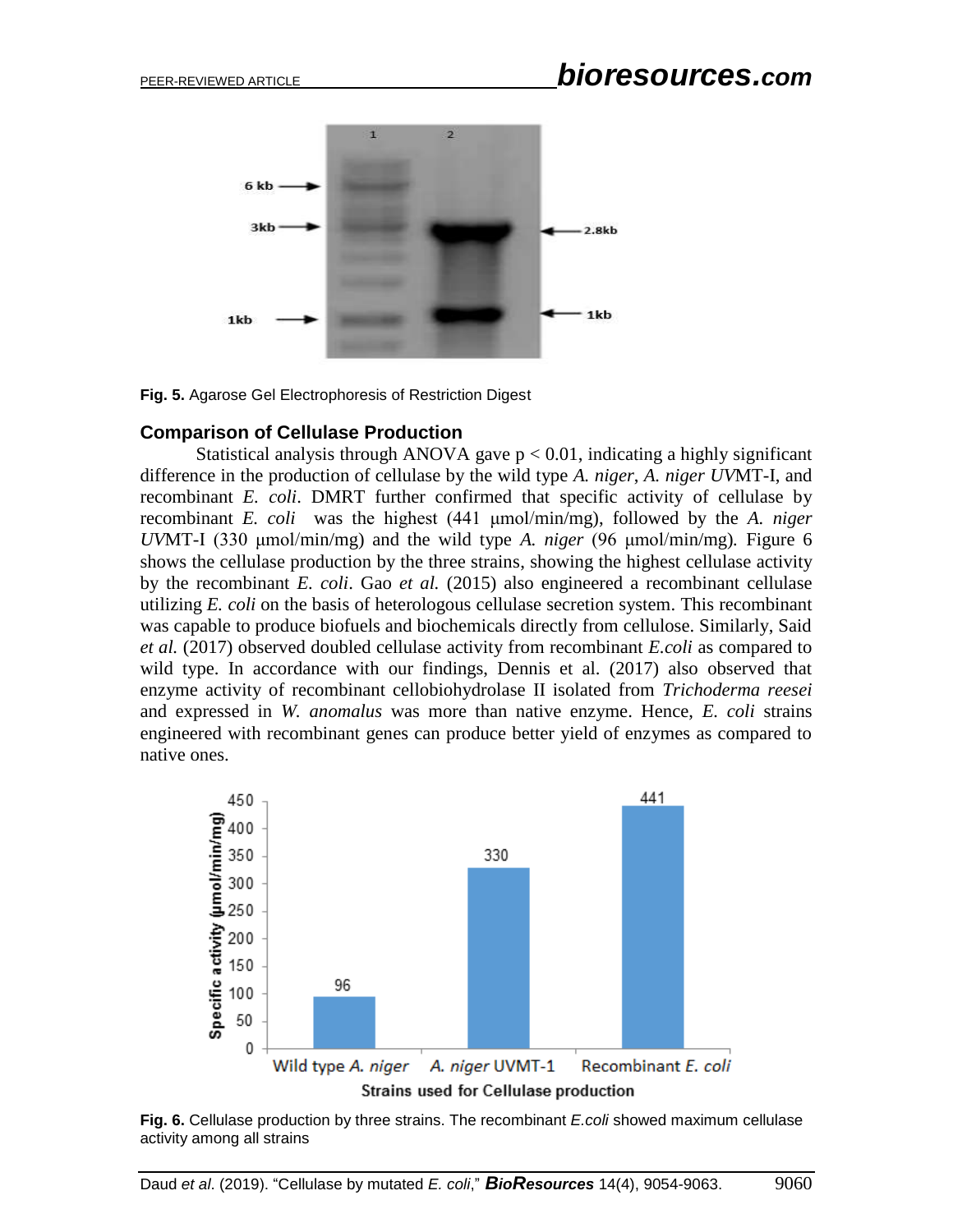# **CONCLUSIONS**

- 1. The increased production of cellulase by *A. niger UV*MT-I was further enhanced by the cloning and expression of mutated cellulase gene in *E. coli*.
- 2. Recombinant *E. coli* engineered with mutated cellulase gene is a potent source of cellulase production which can be applied in the different industries to overcome the increasing demand of the cellulolytic enzymes.

# **ACKNOWLEDGEMENT**

This research work was performed utilizing the funding of National Research Program for Universities (NRPU) Project No 6485 (Higher Education Commission, Government of Pakistan) entitled "Hyper expression and characterization of mutant cellulase enzyme from indigenous strain of *Aspergillus niger*."

# **REFERENCES CITED**

- Chand, P., Aruna, A., Maqsood, A. M., and Rao, L. V. (2005). "Novel mutation method for increased cellulase production," *Journal of Applied Microbiology* 98(2), 318-323. DOI: 10.1111/j.1365-2672.2004.02453.x
- Dashtban, M., Schraft, H., and Qin, W. (2009). "Fungal bioconversion of lignocellulosic residues; Opportunities and perspectives," *International Journal of Biological Sciences* 5(6), 578-595. DOI: 10.7150/ijbs.5.578
- Dennis, J., [Díaz-Rincón.](https://www.hindawi.com/82312494/), [Ivonne,](https://www.hindawi.com/73501354/) D., [Erika,](https://www.hindawi.com/28053125/) O., [Alexander,](https://www.hindawi.com/41629853/) R., [Angela,](https://www.hindawi.com/80489673/) E., [Claudia,](https://www.hindawi.com/95046541/)  M., [Parra-Giraldo.](https://www.hindawi.com/95046541/), Raúl, A., [Poutou-Piñales.](https://www.hindawi.com/58734262/), Carlos, J., [Alméciga-Díaz,](https://www.hindawi.com/52509284/) and [Balkys,](https://www.hindawi.com/73489897/) [Q. H.](https://www.hindawi.com/73489897/) (2017). "Production of recombinant *Trichoderma reesei* cellobiohydrolase II in a new expression system based on *Wickerhamomyces anomalus*," *Enzyme Research*. [DOI: 10.1155/2017/6980565](https://doi.org/10.1155/2017/6980565)
- Gao, D., Luan, Y., Wang, Q., and Qi., Q. (2015). "Construction of celluloseutilizing *Escherichia coli* based on a secretable cellulase," *Microbial Cell Factories* 14(159). DOI: [10.1186/s12934-015-0349-7](https://dx.doi.org/10.1186%2Fs12934-015-0349-7)
- Hadri, S. H., Asad, M. J., Hyder, M. Z., Naqvi, S. M. S., Mukhtar, T., Zafar, M., Shah, S. H., Mehmood, R. T., and Wu, J. D. (2019). "Characterization of a novel thermophilic endopolygalacturonase produced by *Bacillus licheniformis* IEB-8 *BioResources* 14(2), 2873-2884. DOI: 10.15376/biores.14.2.2873-2884
- Hadri, S. H., Asad, M. J., Hyder, M. Z., Naqvi, S. M. S., Mukhtar, T., Memhmood, R. T., and Wu, J. D. (2018). "Response surface methodology for the production of endopolygalacturonase by a novel *Bacillus licheniformis*," *Advancements in Life Sciences* 5(4), 204-210.
- Kerrien, S., Aranda, B., Breuza, L., Bridge, A., Broackes-Carter, F., Chen, C., Duesbury, M., Dumousseau, M., Feuermann, M., Hinz, U., Jandrasits, C., Jimenez, R.C., Khadake, J., Mahadevan, U., Masson, P., Pedruzzi, I., Pfeiffenberger, E., Porras, P., Raghunath, A., Roechert, B., Orchard, S., and Hermjakob, H. (2011). "The IntAct molecular interaction database in 2012," *Nucleic Acids Research* 40 (Database issue), D841-D846. DOI: 10.1093/nar/gkr1088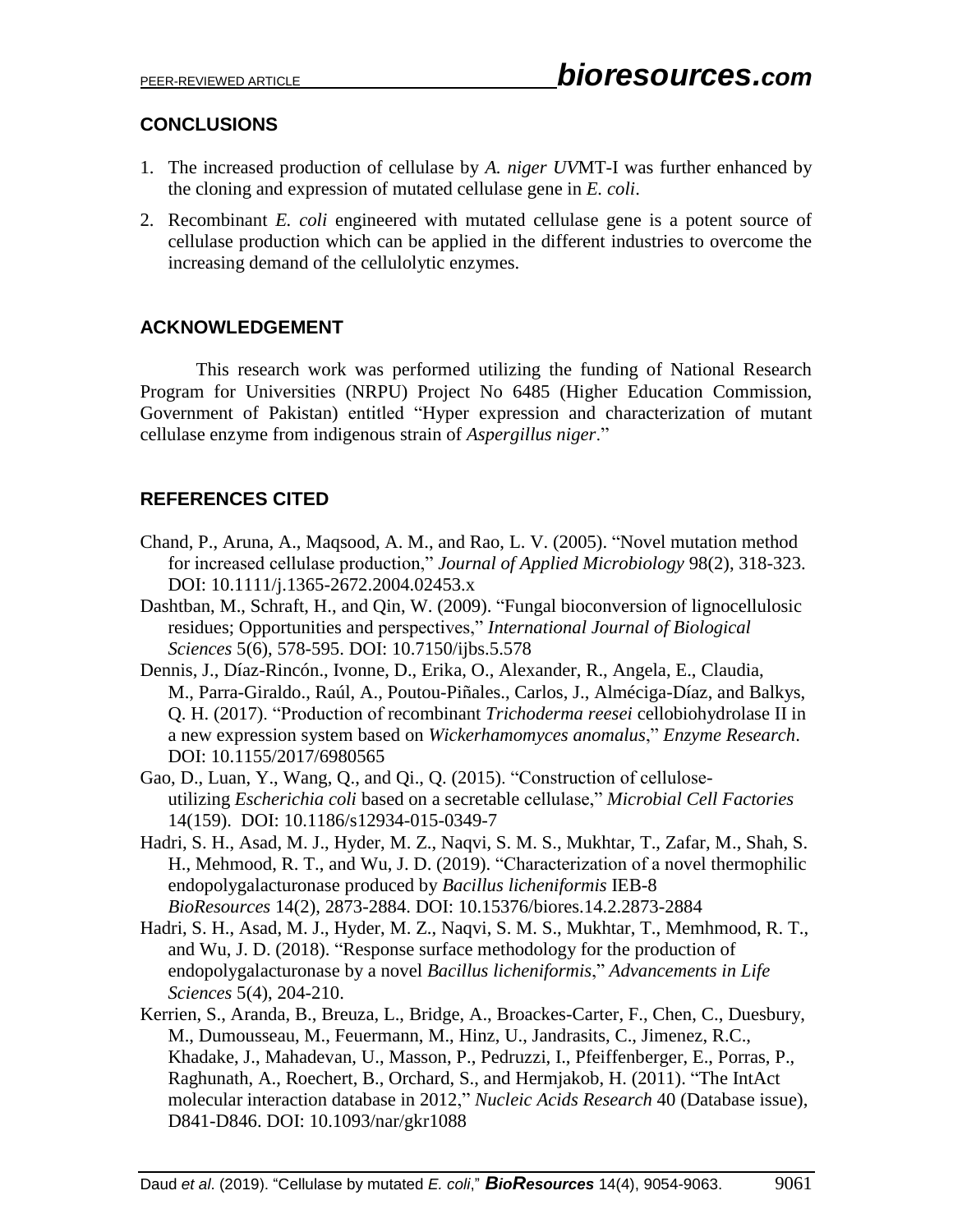- Kramer, S. J., and Pochapin, M. B. (2012). "Gastric phytobezoar dissolution with ingestion of Diet Coke and cellulose," *Gastroenterology and Hepatology* 8(11), 770.
- Mancuso, M., Salviati, L., Sacconi, S., Otaegui, D., Camano, P., Marina, A., Bacman, S., Moraes, C.T., Carlo, J.R., Garcia, M., Garcia-Alvarez, M., Monzon, L., Naini, A.B., Hirano, M., Bonilla, E., Taratuto, A. L., DiMauro, S., and Vu, T. H. (2002). "Mitochondrial DNA depletion: Mutations in thymidine kinase gene with myopathy and SMA," *Neurology*, 59(8), 1197-1202.
- Nahideh, J., Jafarizadeh, H., Hamzeh-Mivehroud, M., and Adibpour, M. (2017). "Optimization of UV irradiation mutation conditions for cellulase production by mutant fungal strains of *Aspergillus niger* through solid state fermentation," *Green Processing and Synthesis*, 6(3), 333-340. DOI: 10.1515/gps-2016-0145
- Rajeshkumar, J., and Ilyas, M. M. (2011). "Production of phophatase by mutated fungal strains," *International Multidisciplinary Research Journal* 1(5), 23-29.
- Ramzan, M., and Mehmood, T. (2009). "Enhanced production of glucose oxidase from UV mutant of *Aspergillus niger*," *African Journal of Biotechnology* 8(2), 288-290. DOI: 10.4314/ajb.v8i2.59791
- Rungrattanakasin, B., Premjet, S., Thanonkeo, S., Klanrit, P., and Thanonkeo, P. (2018). "Cloning and expression of an endoglucanase gene from the thermotolerant fungus *Aspergillus fumigatus* DBiNU-1 in *Kluyveromyces lactis*," *Brazilian Journal of Microbiology* 49(3), 647-655. DOI: 10.1016/j.bjm.2017.10.001
- Saini, R., Saini, J. K., Adsul, M., Patel, A. K., Mathur, A., Tuli, D., and Singhania, R. R. (2015). "Enhanced cellulase production by *Penicillium oxalicum* for bio-ethanol application," *Bioresource Technology* 188, 240-246. DOI: 10.1016/j.biortech.2015.01.048
- Said, Z. A., Lina, P. A., Heri, H., Siswa, S., Siti, F. R., Don-Hee, P., and Misri, G. (2017). "Production and characterization of cellulase from *E. coli* EgRK2 recombinant based oil palm empty fruit bunch," *[Biotechnology and Bioprocess Engineering](https://link.springer.com/journal/12257)* 22(3), 287- 295
- Singhania, R. R., Sukumaran, R. K., Patel, A. K., Larroche, C., and Pandey, A. (2010). "Advancement and comparative profiles in the production technologies using solidstate and submerged fermentation for microbial cellulases," *Enzyme and Microbial Technology* 46(7), 541-549. DOI: 10.1016/j.enzmictec.2010.03.010
- Stein, B., Rahmsdorf, H., Steffen, A., Litfin, M., and Herrlich, P. (1989). "UV-induced DNA damage is an intermediate step in UV-induced expression of human immunodeficiency virus type 1, collagenase, c-fos, and metallothionein," *Molecular and Cellular Biology* 9(11), 5169-5181. DOI: 10.1128/mcb.9.11.5169
- Tolonen, A. C., Cerisy, T., El‐Sayyed, H., Boutard, M., Salanoubat, M., and Church, G. M. (2015). "Fungal lysis by a soil bacterium fermenting cellulose," *Environmental Microbiology*, 17(8), 2618-2627. DOI: 10.1111/1462-2920.12495
- Rahman, M. (2017). "Antimycotic activity of essential oil of *Rosmarinus officinalis* on asexual reproductive stages of foodstuff fungi," *International Journal of Pure and Applied Bioscience* 5(5), 1-9. DOI: 10.18782/2320-7051.5899
- [Van, H. V.,](https://www.ncbi.nlm.nih.gov/pubmed/?term=Vu%20VH%5BAuthor%5D&cauthor=true&cauthor_uid=22783068) [Tuan, A. P.,](https://www.ncbi.nlm.nih.gov/pubmed/?term=Pham%20TA%5BAuthor%5D&cauthor=true&cauthor_uid=22783068) and [Keun, K.](https://www.ncbi.nlm.nih.gov/pubmed/?term=Kim%20K%5BAuthor%5D&cauthor=true&cauthor_uid=22783068) (2011). "Improvement of fungal cellulase production by mutation and optimization of solid state fermentation," *Mycobiology* 39(1), 20-25. DOI: [10.4489/myco.2011.39.1.020](https://dx.doi.org/10.4489%2FMYCO.2011.39.1.020)
- Yamada, R., Kashihara, T., and Ogino, H. (2017). "Improvement of lipid production by the oleaginous yeast Rhodosporidium *toruloides* through UV mutagenesis," *World*